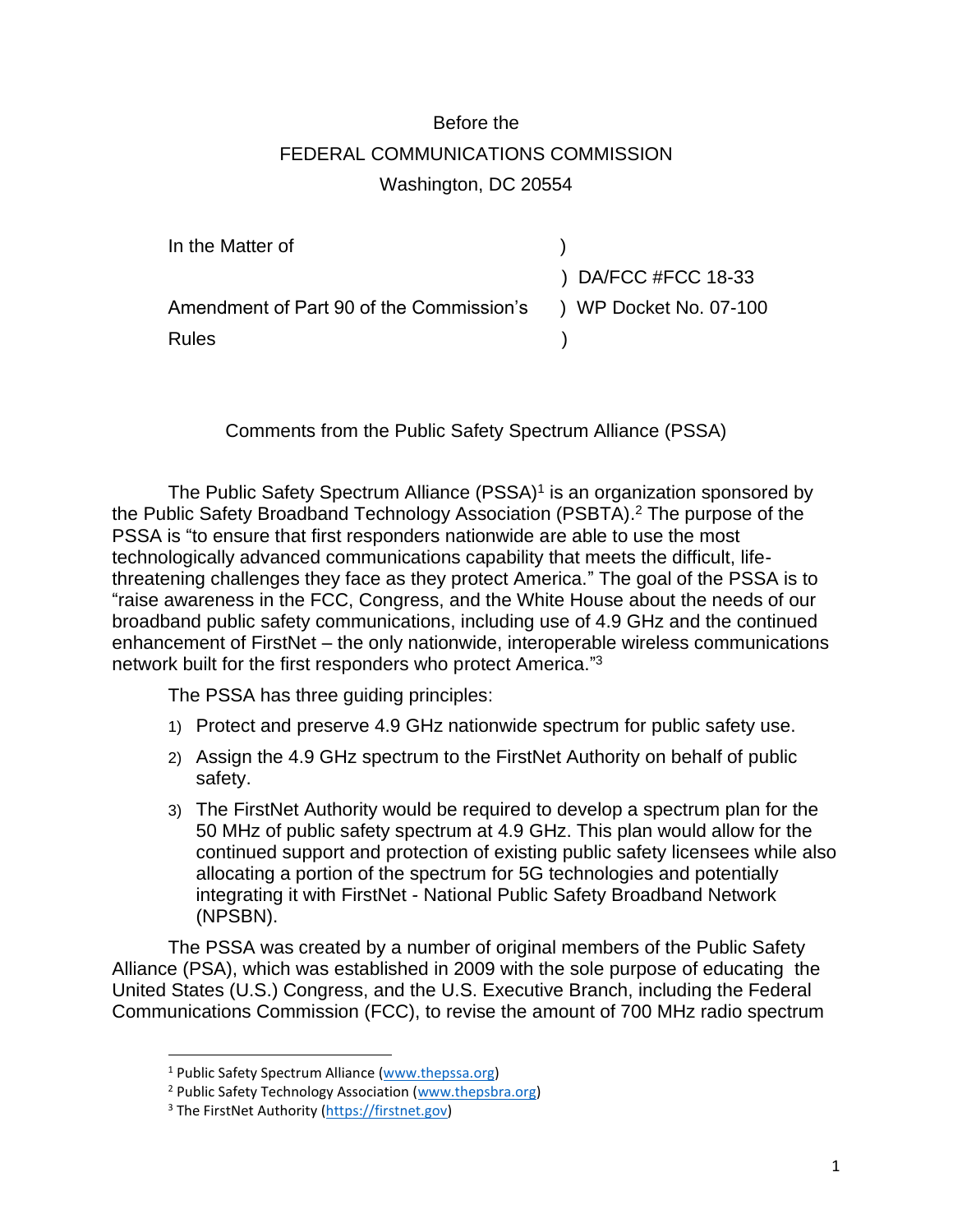assigned to the public safety community. As a result of the PSA's successful efforts, Title VI - Public Safety Communications and Electromagnetic Spectrum Auctions, was included in the Middle Class Tax Relief and Job Creation Act of 2012. <sup>4</sup> This legislation not only designated the D Block of 700 MHz spectrum to public safety, it created a clear and unwavering framework under which all aspects of managing the public safety spectrum would reside.

The First Responders Network Authority (FirstNet Authority), an independent authority which operates under the auspices of the National Telecommunications and Information Agency (NTIA)<sup>5</sup> within the Department of Commerce, was tasked with development and sustainment of the nation's only fully designated public safety network, FirstNet (FirstNet Network). Since, as directed in the law, the FirstNet Authority took charge of overseeing the construction, operation, and technological upgrades, the primary mission of the PSA has been met.

Today, the PSSA is essentially implementing a two-pronged approach in attaining the goals stated within its mission and principles: 1) Educate, empower, and activate first responders in charting the course toward a future of unparalleled, interoperable, and failsafe emergency communications, and 2) Parlay that information and perspective directly to the FCC in order to best facilitate sound decision-making on public safety communications matters.

According to the Sixth Further Notice of Proposed Rulemaking<sup>6</sup> issued by the FCC, consideration is being given to change the originally prescribed use and designation of the 4.9 GHz band (4940-4990 MHz) spectrum from its current assignees, public safety, as granted by the FCC in 2002, to a broader user group. The FCC seems to believe this 50 MHz of broadband spectrum is currently underutilized by those within the public safety community, and that broadening the types of users who might be permitted to share this spectrum would result in an optimized use model.

The PSSA strongly disagrees with this assessment. As the FCC considers reallocating this critical public safety 4.9 GHz spectrum based on its current status, it must take into account the future use of that spectrum as new technologies are being deployed. The PSSA raises the following points in support of our position regarding the 4.9 GHz spectrum:

- 1) The launch of the 4.9 GHz spectrum to the public safety community did not initially afford accurate use data collection.
	- a. Original licensure requirements did not call for any form of frequency coordination, but was based solely on geographical constructs, not device use. Thus, it is impossible to ascertain the true number of devices using this portion of the spectrum by reviewing data in the FCC's own Universal License Database.

<sup>4</sup> (US Congress 2012) Middle Class Tax Relief and Job Creation Act of 2012 [\(https://www.congress.gov/112/plaws/publ96/PLAW-112publ96.pdf\)](https://www.congress.gov/112/plaws/publ96/PLAW-112publ96.pdf)

<sup>5</sup> <https://www.ntia.doc.gov/category/public-safety>

<sup>6</sup> <https://www.fcc.gov/document/fcc-seeks-expand-use-and-investment-49-ghz-band-0>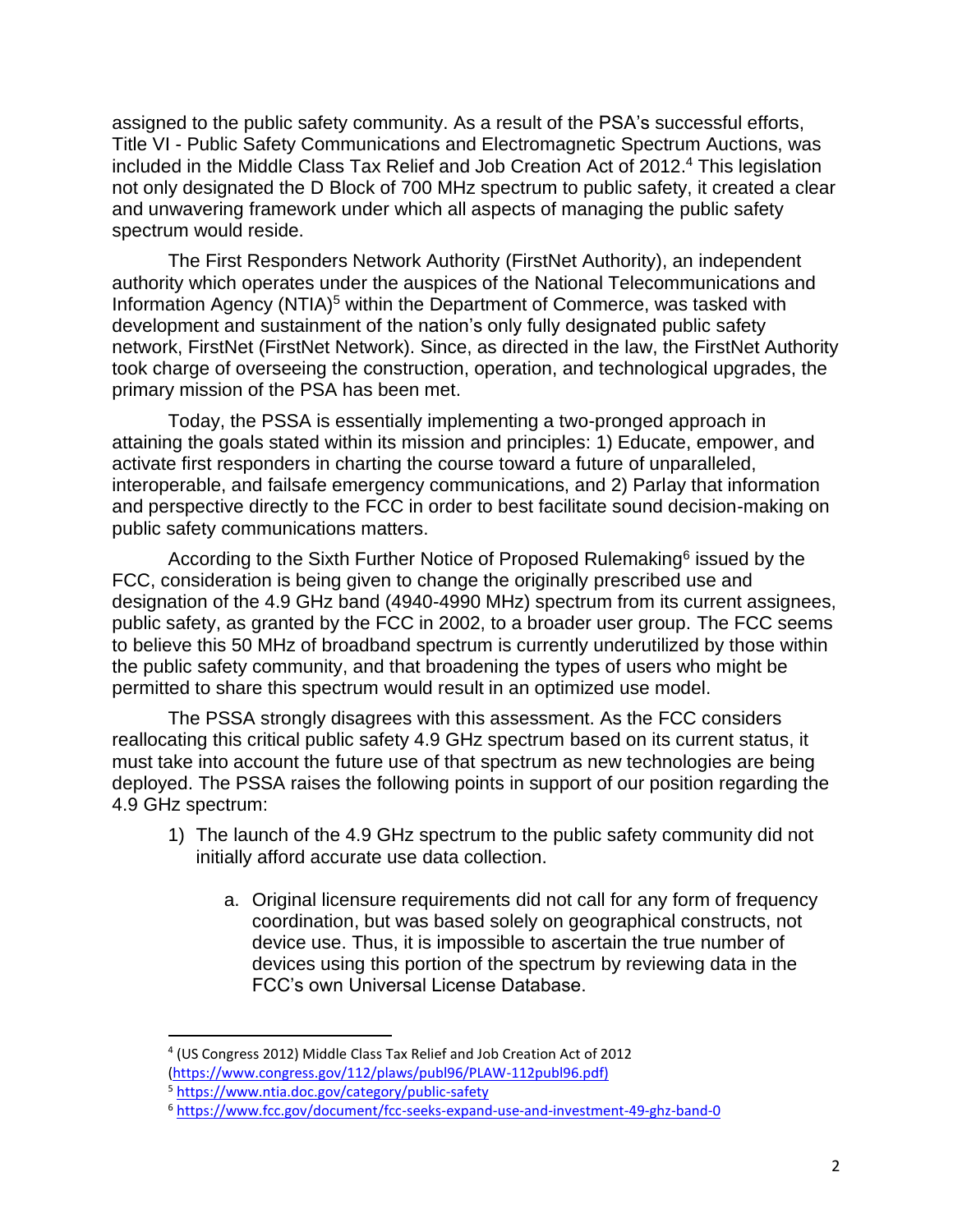- b. The FCC later amended rules for the 4.9 GHz spectrum to require those using point-to-point and point-to-multipoint systems to file more complete license applications.
- c. These new requirements were not well publicized, which resulted in many point-to-point systems being deployed under the older rules that applied to geographic licenses.
- d. Because the true number of devices in use in the 4.9 GHz public safety spectrum is yet to be accurately determined, the PSSA disputes the FCC's contention that this spectrum is currently realizing light use by the public safety community.
- 2) Equipment capable of being used in the 4.9 GHz band was slow to come to market. It was not until a few years after the FCC granted this spectrum to public safety that actual devices became available, <sup>7</sup> and even later when vendors began offering point-to-point equipment capable of operating in the 4.9 GHz band. Companies that provide this equipment are ensuring this equipment does not find its way into non-public safety use since most vendors require a copy of a valid 4.9 GHz FCC license to accompany any purchase of this equipment.
- 3) There is significant demand for nationwide use across the 4.9 GHz spectrum. However, due to the uncertainty of the spectrum's future, messaged through the FCC's continued use-study notifications and the number of Notices of Proposed Rulemaking<sup>8</sup> (NPRM) issued over the past few years (six to date), the 4.9 GHz band is considered to be in limbo and, therefore, an unreliable place to invest. Public safety agencies wanting to use the spectrum do not feel confident with spending precious taxpayer dollars on a potential moving target. The opposite could be said for the response to the FirstNet Network.
- 4) The FCC is aware that the construction and operation of the FirstNet Network is at least a year ahead of schedule and to date, the FirstNet Authority has met every obligation of the statutory requirements without fail.
- 5) Findings from the Government Accountability Office<sup>9</sup> (GAO) and testimony from Congressional Hearings<sup>10</sup> have clearly demonstrated the FirstNet Authority's proficiency in meeting or surpassing expectations.

<sup>&</sup>lt;sup>7</sup> First certified radio equipment for the 4.9 GHz band was released in September of 2004 [https://www.businesswire.com/news/home/20040901005207/en/YDI-Wireless-Introduces-FCC-Certified-](https://www.businesswire.com/news/home/20040901005207/en/YDI-Wireless-Introduces-FCC-Certified-4.9-GHz-Radio)[4.9-GHz-Radio](https://www.businesswire.com/news/home/20040901005207/en/YDI-Wireless-Introduces-FCC-Certified-4.9-GHz-Radio)

<sup>8</sup> NPRM count for 4.9 GHz

<sup>9</sup> GAO <https://www.gao.gov/products/GAO-17-569>

<sup>&</sup>lt;sup>10</sup> Congressional Hearings [https://firstnet.gov/newsroom/blog/firstnet-authority-highlights](https://firstnet.gov/newsroom/blog/firstnet-authority-highlights-%20%20connecting-communities-annual-report-congress)[connecting-communities-annual-report-congress](https://firstnet.gov/newsroom/blog/firstnet-authority-highlights-%20%20connecting-communities-annual-report-congress)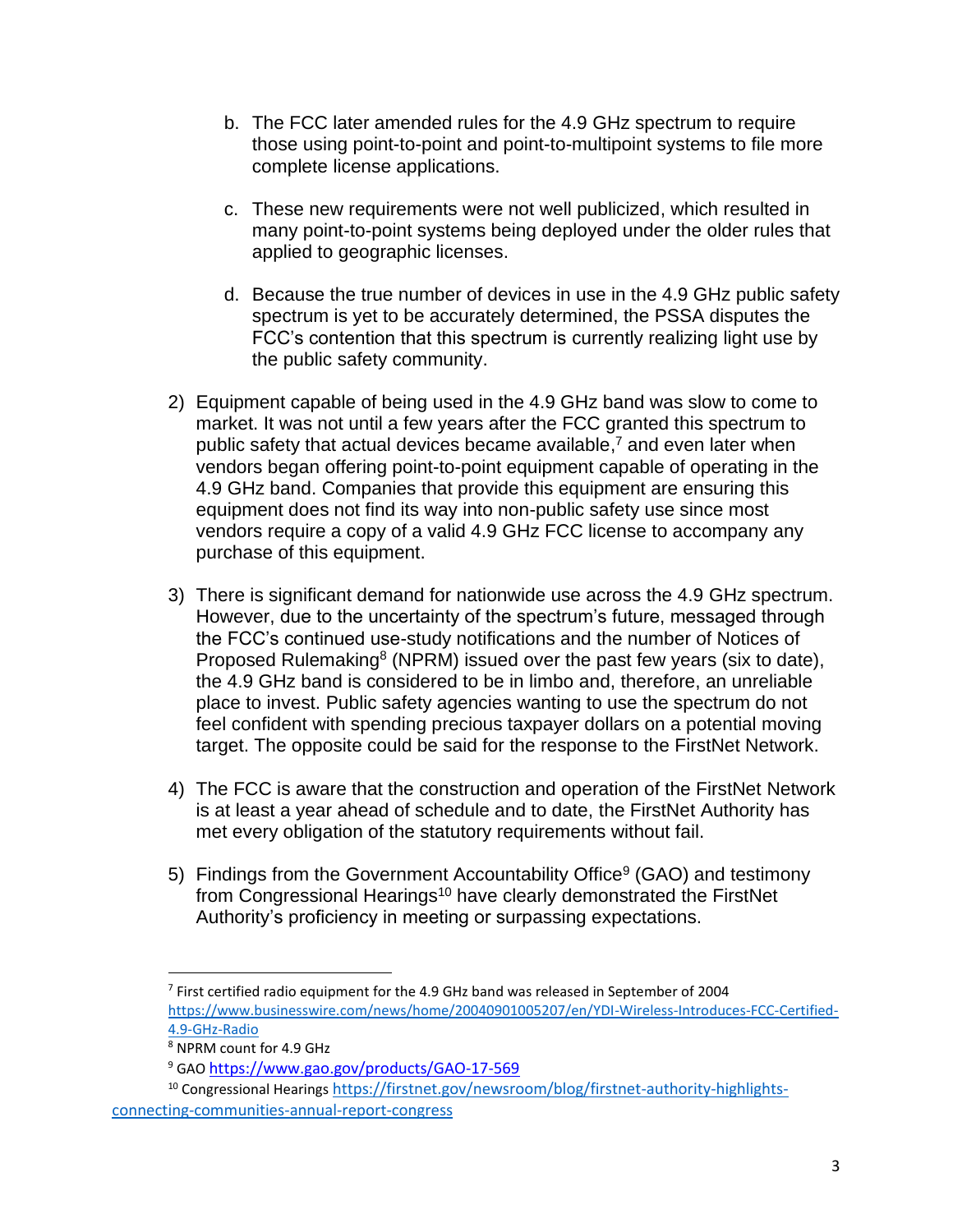6) The FirstNet Authority has, by all means of measure, faithfully executed the establishment and operation of one of the largest private/public partnerships ever attempted in the United States.<sup>11</sup>

We would also like to point out the FCC goals, as described in the Sixth Further Notice of Proposed Rulemaking, are as follows:

(a) to support the needs of public safety while opening the band to other compatible uses, (b) to maximize spectral efficiency and usage, (c) to promote a common equipment ecosystem that will drive down equipment costs and stimulate investment through economies of scale, (d) to encourage innovation, and (e) to ensure that secondary users do not cause interference to primary users. $12$ 

The PSSA would like to lend its support in attaining these goals with solutions. We challenge the notion that goal (a) is possible as described further in the FCC document. Irreversibly introducing other users, *compatible* or otherwise, will compromise the integrity and continuity of the spectrum in meeting specific and immutable public safety needs. The FirstNet Authority is a highly functioning independent Federal authority<sup>13</sup> statutorily regulated by a framework set in place for the benefit of our nation's first responders' broadband interest. To reinvent a strategy for managing spectrum that has been solely designated for the use of the public safety community seems counterintuitive.

In goal (b), the FCC expresses an interest in *optimizing* use of our nation's spectrum. However, in emergency management, *use* is not the only measure of optimization. Oftentimes, first responders have to prepare for extreme scenarios and their responses cannot be left to chance. Since we cannot predict the magnitude of the next emergency any more effectively than we can forecast the rapidly expanding use of technology reliant on ample spectrum, to entrust this spectrum to any entity other than the FirstNet Authority would be inconsistent with previously established practice.

Finally, goals (c), (d) and (e) can also be accomplished through the management within the FirstNet Authority, as they have clearly demonstrated the capacity for all three with the successes of the FirstNet Network.

In light of the aforementioned points, the PSSA believes the spectrum should remain as Part 90 spectrum and for the exclusive use of the public safety community managed through the FirstNet Authority. We respectfully request that the FCC issue a new Notice of Proposed Rulemaking. The new NPRM would stipulate that all 50 MHz of the 4.9 GHz band (4940-4990) would be licensed to the FirstNet Authority for use by the public safety community under Part 90 of the FCC Rules. In working with the public safety community, including The FirstNet Authority Public Safety Advisory Committee (PSAC), <sup>14</sup> assurances can be made that current public safety users are accurately

<sup>11</sup> <https://allthingsfirstnet.com/public-safety-advocate-public-private-partnerships/>

<sup>12</sup> <https://www.fcc.gov/document/proposed-further-rulemaking-49-ghz-band>

<sup>13</sup> <https://www.ntia.doc.gov/category/public-safety>

<sup>&</sup>lt;sup>14</sup> Public Safety Advisory Committee

[<sup>\(</sup>https://firstnet.gov/about/psac#:~:text=Public%20Safety%20Advisory%20Committee%20\(PSAC\),About%](https://firstnet.gov/about/psac#:~:text=Public%20Safety%20Advisory%20Committee%20(PSAC),About%20PSACPSAC&text=FirstNet%20established%20the%20PSAC%20in,%2C%20tribal%2C%20and%20local%20governments.&text=The%20mission%20of%20the%20PSAC,out%20its%20duties%20and%20responsibilities.) [20PSACPSAC&text=FirstNet%20established%20the%20PSAC%20in,%2C%20tribal%2C%20and%20local%20](https://firstnet.gov/about/psac#:~:text=Public%20Safety%20Advisory%20Committee%20(PSAC),About%20PSACPSAC&text=FirstNet%20established%20the%20PSAC%20in,%2C%20tribal%2C%20and%20local%20governments.&text=The%20mission%20of%20the%20PSAC,out%20its%20duties%20and%20responsibilities.)